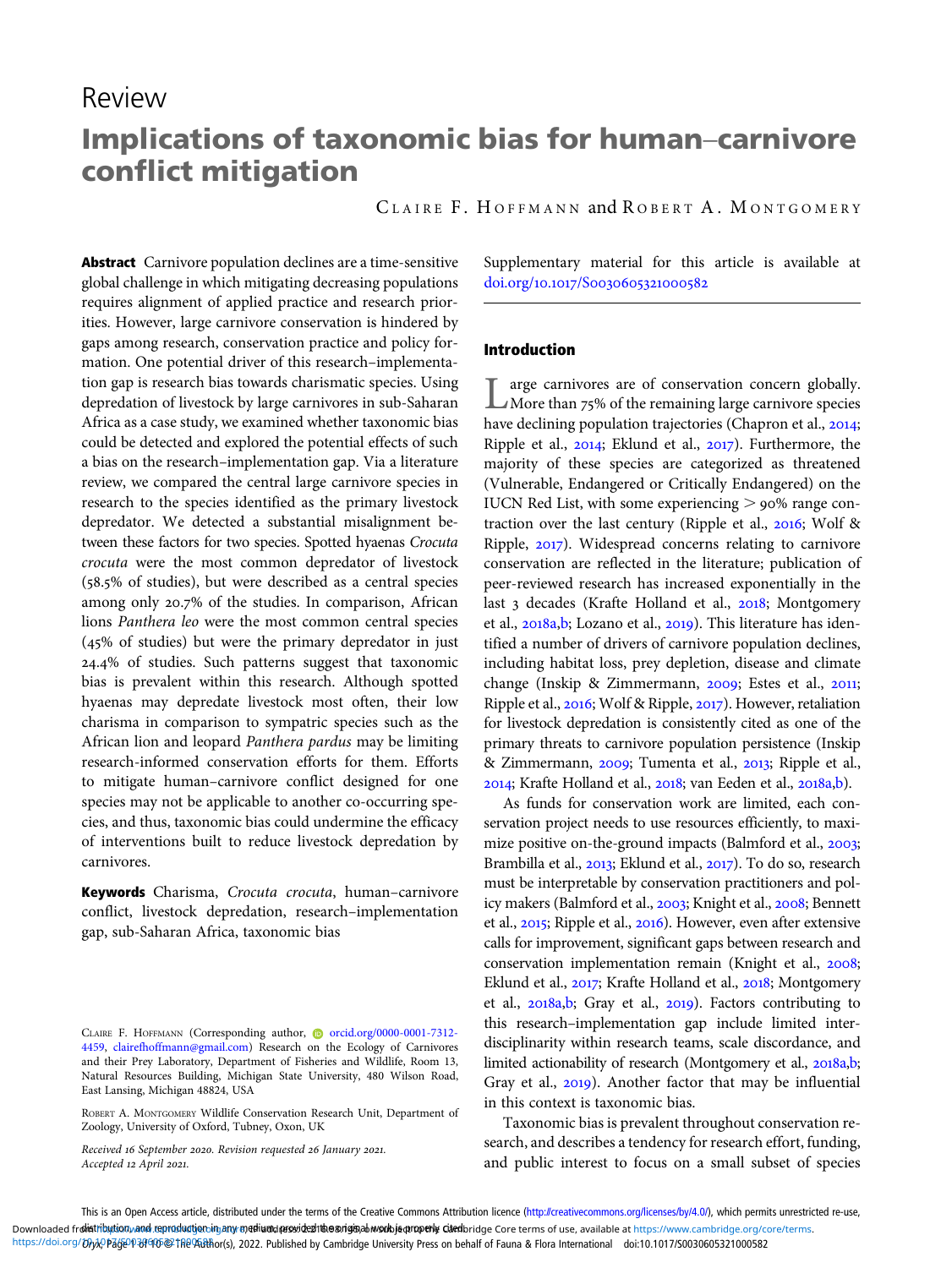(Clark & May,  $2002$ ; Lawler et al.,  $2006$ ; Stroud et al.,  $2014$ ; Di Marco et al., 2017; Donaldson et al., 2017; Troudet et al., 2017; Tensen, 2018). This bias is primarily driven by human social factors, including perceptions of species charisma, and the value of those species for society and as subjects of conservation funding (Bonnet et al., 2002; Donaldson et al., 2017; Rosenthal et al., 2017). This uneven distribution of research and funding among taxa can result in mismatches between research effort, the resulting knowledge base, and conservation needs (Bonnet et al., 2002; Linklater, 2003; Fazey et al.,  $2005$ ; Lawler et al.,  $2006$ ; Wilson et al.,  $2007$ ; Hortal et al.,  $2015$ ; Rosenthal et al.,  $2017$ ). These biases are not only influential between taxonomic orders but also within them, and may have important consequences for the research– implementation gap (Anon., 2007; Knight et al., 2008; Martín-López et al., 2009; Trimble & van Aarde, 2012; Fleming & Bateman,  $2016$ ). To mitigate these effects, regular assessments of taxonomic bias have been recommended (Lawler et al.,  $2006$ ; Wilson et al.,  $2007$ ; Di Marco et al., ). Although previous studies have explored taxonomic bias in other conservation fields, its effect on the research– implementation gap has not previously been evaluated for the literature on the depredation of livestock by carnivores.

Here, we used livestock depredation by large carnivores in sub-Saharan Africa as a case study to assess whether taxonomic bias is evident in human–carnivore conflict research. We conducted a literature review and compared the central carnivore species of each study to those identified as being most responsible for livestock depredation. We then examined the ways in which misalignment among these factors could contribute to the research–implementation gap affecting human–carnivore conflict mitigation. We explore the role of species charisma in catalysing research effort and conservation funding, and discuss the implications of our study for interventions and policies that could promote human–carnivore coexistence.

#### Methods

The term human–carnivore conflict obscures the nuanced experiences inherent in interactions between people and carnivores (Dickman, 2010; Redpath et al., 2013; Redpath, 2015; Krafte Holland et al., 2018; Lozano et al., 2019). We acknowledge that in assessing livestock depredation by carnivores, our study does not allow a broader perspective on both positive and negative human–wildlife interactions. However, we focused our review on livestock depredation as it is often a primary driver of agonistic interactions between people and carnivores and thus is a threat to carnivore conservation (Inskip & Zimmermann, 2009; Tumenta et al., 2013; Ripple et al., 2014). Furthermore, minimizing depredation is a common aim of efforts to improve human–carnivore coexistence (Krafte Holland et al., 2018; van Eeden

et al., 2018a[,b](#page-9-0)). We chose to highlight sub-Saharan Africa because it is a hotspot for livestock depredation by carnivores, and carnivore biodiversity (Ripple et al., 2014; Krafte Holland et al., 2018; Lozano et al., 2019).

We completed our review in June 2019, using four bibliographic databases: Web of Science Core Collection (Clarivate Analytics, Philadelphia, USA), Scopus (Elsevier, Amsterdam, The Netherlands), Wildlife and Ecology Studies Worldwide (EBSCO, Baltimore, USA) and Google Scholar (Google, Mountain View, USA). We conducted our review in English, as it is the predominant publication language for studies on livestock depredation by carnivores (Krafte Holland et al.,  $2018$ ; van Eeden et al.,  $2018a$ ,[b\)](#page-9-0). Using an iterative search process, we searched each database a total of three times. We first included the term 'human carnivore livestock', adding 'conflict' in the secondary search and 'depredation' in the tertiary. As the database used by Google Scholar is not limited to scientific publications, we used additional specificity in our search on that platform. Specifically, we started our search of Google Scholar using 'human carnivore conflict' as a bound phrase (i.e. with the search term enclosed in quotations, so that the search results only include the exact phrase) and added 'livestock' and 'depredation' in the secondary and tertiary searches, respectively. We excluded any studies that were not published in a peer-reviewed journal, those that were outside the geographical extent of sub-Saharan Africa, and those that were not directly relevant to our assessment (e.g. carnivore predation of wild prey, carnivore attacks on people, or human attitudes towards conservation actions). For each study we recorded: (1) the location of the field site,  $(z)$  the central (i.e. focal) carnivore species, and  $(3)$  the carnivore species responsible for the majority of livestock depredation. For studies that did not provide exact geographical coordinates, we approximated the field site location based on site maps and study area descriptions. We selected the centroid for those that included multiple field sites.

#### Central species

We identified the central carnivore species of each study using lexical analysis with MAXQDA Analytics Pro 20.0.8 (Kuckartz & Radiker,  $2019$ ). We conducted lexical searches among all studies to record the number of times that depredating carnivore species were mentioned. Our search terms included 'African lion' Panthera leo, 'spotted hyaena' Crocuta crocuta, 'African wild dog' Lycaon pictus, 'leopard' Panthera pardus, 'Ethiopian wolf' Canis simensis, 'cheetah' Acinonyx jubatus, 'jackal' Canis mesomelas, 'brown hyaena' Parahyaena brunnea, 'African wolf Canis lupaster, 'caracal' Caracal caracal and 'striped hyaena' Hyaena hyaena. We used only the common name of each species as a search term, included the alternate spelling of hyaena (i.e. hyena) for all three hyaena species, and specified each search term to be a character string instead of a bound phrase.

<https://doi.org/10.1017/S0030605321000582>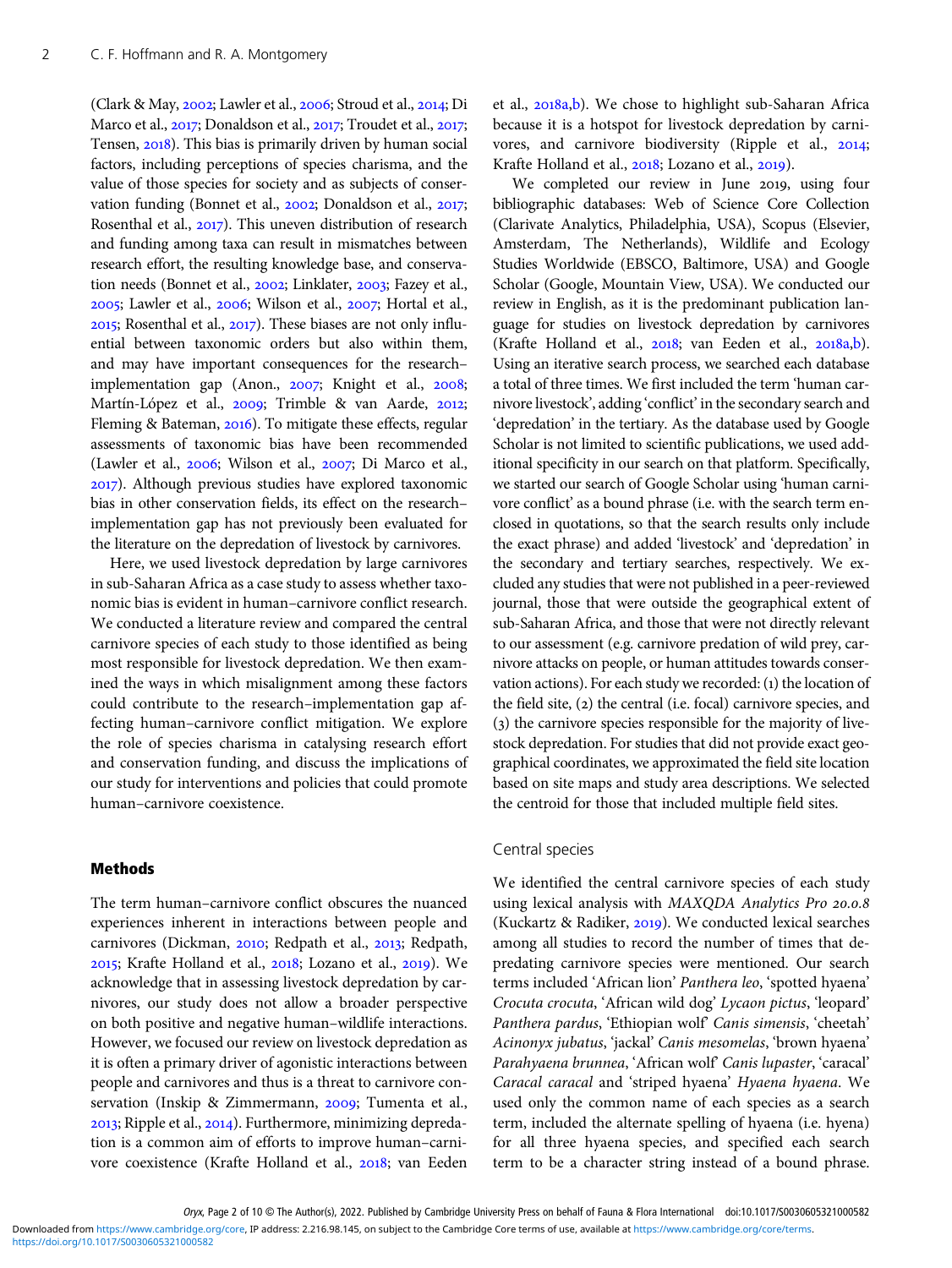We also included words from the lemma list without case sensitivity. With these search settings, MAXQDA returned a hit for any combination of the search terms and any word forms (Kuckartz & Radiker, 2019). For example, 'lion' returned a hit for the exact match, along with 'Lion' and 'lions'. For each study, we recorded the number of hits for each carnivore species within all sections of the document, excluding the references and running title. We converted the number of hits by carnivore species into a per cent of the total hits in the study. We considered a carnivore species to be central if the number of hits were  $\geq$  25% of the total hits for that study. Thus, it was possible for a study to have multiple central species. We classified a study as having no central species if none had  $\geq$  25% of the total hits.

Lexical analysis is an established tool for assessing textbased media, as high frequency terms are representative of content themes and biases (Wodak & Meyer, 2008; Bednarek & Caple, 2014). Lexical analyses are replicable, quantifiable and unbiased, and thus are valuable for studies of taxonomic bias (dos Santos et al., 2020). However, as the application of this method is emergent in conservation, we used a secondary document analysis to verify our results, identifying the central species based upon references to carnivore species throughout the document. For example, we classified a study to be centred around the spotted hyaena if that was the primary species around which the introduction, methods and results were framed. We performed the document analysis separate from the lexical analysis, to minimize the risk of implicit coding bias from the results of the lexical analysis.

#### Measures of livestock depredation

Next, we determined the carnivore species responsible for the majority of livestock depredation in each study. We used the two most prevalent methods for measuring livestock depredation (Krafte Holland et al., 2018): quantitative measures of livestock depredated by carnivores (e.g. the number of livestock killed), and perceptions of depredation risk among livestock owners (e.g. the proportion of respondents who considered a carnivore species to be the greatest threat to their livestock; Marker et al., 2003; Kissui, 2008; Miller et al., 2016a[,b](#page-8-0)). We identified the carnivore species with the greatest contribution to these two conflict measures, depending on which was reported. Thus, our final database consisted of the geographical location, the central carnivore species and primary depredator for each study. We then mapped the distribution of all studies in ArcMap 10.5 (ESRI, Redlands, USA) and assessed the alignment between central species and primary livestock depredator.

## Results

Our literature review returned 119 peer-reviewed publications on livestock depredation in sub-Saharan Africa published

during 1997-2019. We eliminated 19 studies that did not fit the conditions of our review (e.g. did not directly examine livestock depredation or were not published in a peer-reviewed journal), so our final database comprised a total of 100 studies [\(Fig.](#page-3-0) 1, Supplementary Material 1). The majority of these were conducted in Eastern Africa (i.e. Ethiopia, Tanzania, Kenya;  $n = 51$ ), and Southern Africa (i.e. Botswana, Namibia, South Africa, Zimbabwe;  $n = 43$ ). Six were based in Western and Central Africa (i.e. Niger, Guinea, Chad, Cameroon, Benin). Seven studies did not have any central species, as identified via lexical analysis and confirmed through the document analysis. Among those with a single central species, the African lion was the most common  $(n = 29;$  [Figs](#page-3-0)  $2 \& 3)$ . Other single central species included the spotted hyaena (9), African wild dog (9), cheetah  $(7)$ , leopard  $(6)$ , black-backed jackal  $(5)$ , Ethiopian wolf  $(4)$ and brown hyaena (). The studies with at least two central species included African lions/spotted hyaenas  $(n = 10)$ , African lions/leopards (3), African lions/spotted hyaenas/ leopards (3), and spotted hyaenas/leopards (2). There was one study each that included Ethiopian wolves/African wolves, cheetahs/black-backed jackals, black-backed jackals/caracals, spotted hyaenas/leopards/black-backed jackals, and leopards/black-backed jackals/caracals [\(Fig.](#page-3-0) 2).

There were 41 studies that included measures of livestock depredation. Over three-quarters  $(85.4\%, n = 35)$  of these studies reported depredation events and the remainder  $(14.6\%, n=6)$  reported perceptions of depredation risk. Spotted hyaenas were the primary livestock depredator in the majority of these studies (58.5%,  $n = 18$  and  $n = 4$  for depredation events and perceptions of depredation risk, respectively), followed by African lions (24.4%,  $n = 9$  and  $n = 2$ ), leopards (7.3%,  $n = 3$  and  $n = 0$ ), black-backed jackals  $(4.9\%, n = 2 \text{ and } n = 0)$ , African wild dogs  $(2.4\%, n = 1 \text{ and } 1.5\%)$  $n = 0$ , and African wolves (2.4%,  $n = 1$  and  $n = 0$ ; [Figs](#page-3-0) 2 & 3). Notably, not all reported measures of livestock depredation were indicative of the magnitude of loss resulting from the depredation (e.g. monetary value of the livestock killed).

Among the four most common single central species reported to depredate livestock in the reviewed studies (African lions, spotted hyaenas, African wild dogs, and leopards), there was a mismatch between central species and primary depreda-tor for spotted hyaenas and leopards [\(Table](#page-4-0) 1). Spotted hyaenas were not a central species in  $37.5\%$  of the studies (9 of 24) in which they were the primary livestock depredator.We detected such a mismatch for leopards in one study ([Table](#page-4-0) 1).

# **Discussion**

Applied conservation research is most effective when research findings and conservation outputs are aligned (Balmford et al., 2003; Stroud et al., 2014; Eklund et al., ). A discrepancy between these two factors may limit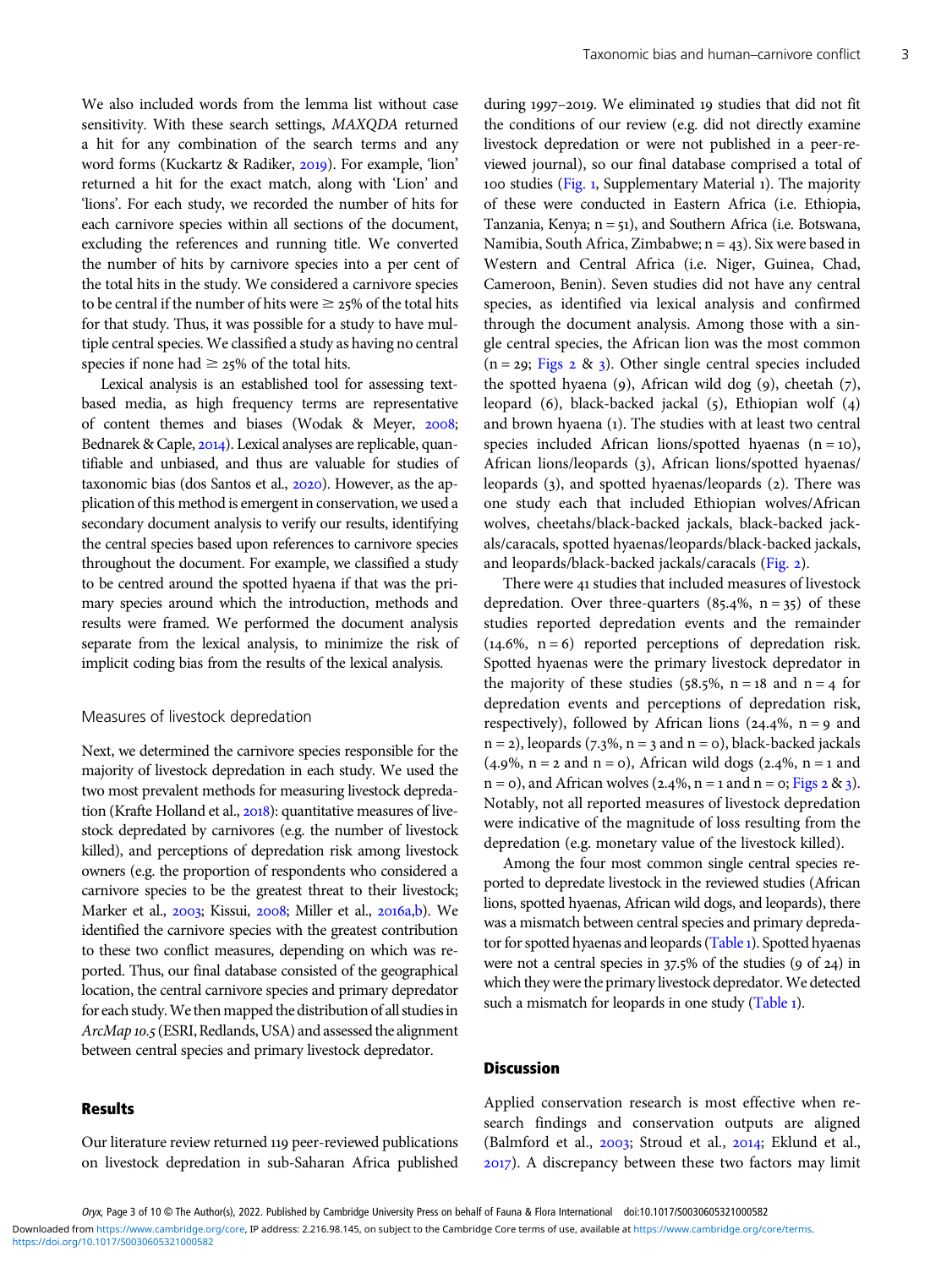<span id="page-3-0"></span>

FIG. 1 The location of field sites featured in 100 studies of livestock depredation in sub-Saharan Africa published during 1997-2019.



the applicability of research findings for policy and management practices (Balmford et al., 2003; Linklater, 2003; Eklund et al.,  $2017$ ; Gray et al.,  $2019$ ). We detected a misalignment of this type within research on livestock depredation by carnivores in sub-Saharan Africa. Specifically, we found that spotted hyaenas were the central species in

only a small proportion of studies despite being the most common primary livestock depredator. Similarly, in over one-third of the studies that reported spotted hyaenas as the primary livestock depredator, they were not a central species in that same study. In contrast, none of the other most common single central species reported to depredate

Oryx, Page 4 of 10 © The Author(s), 2022. Published by Cambridge University Press on behalf of Fauna & Flora International doi:10.1017/S0030605321000582

<https://doi.org/10.1017/S0030605321000582> Downloaded from<https://www.cambridge.org/core>, IP address: 2.216.98.145, on subject to the Cambridge Core terms of use, available at <https://www.cambridge.org/core/terms>.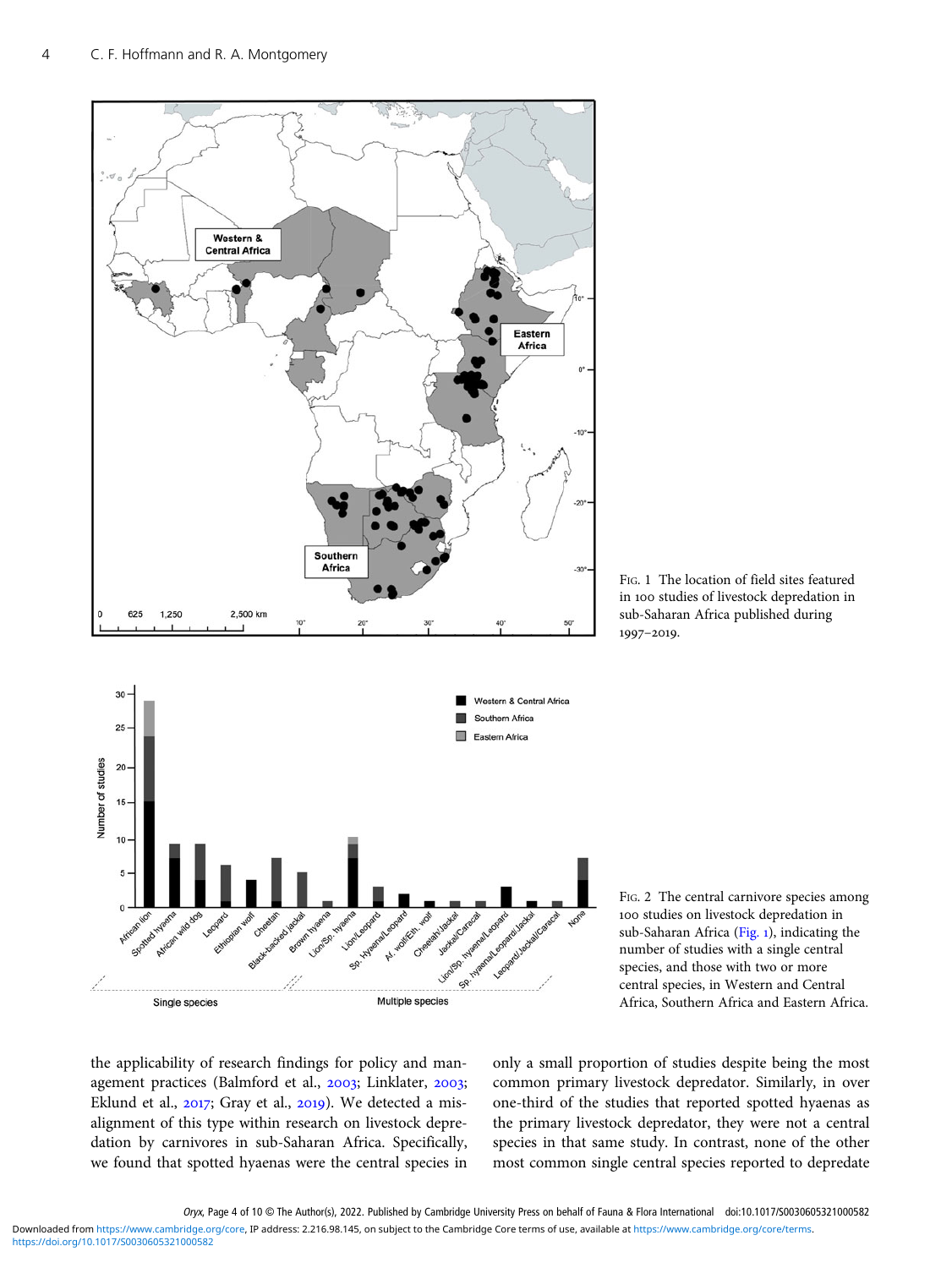<span id="page-4-0"></span>

FIG. 3 The misalignment between central species (left-hand panels) and species responsible for the majority of livestock depredation (right-hand panels) for the four most common single central species reported to depredate livestock in the reviewed studies: African lion Panthera leo, leopard Panthera pardus, spotted hyaena Crocuta crocuta and African wild dog Lycaon pictus, by geographical region: (a) and (b) Eastern Africa, (c) and (d) Southern Africa, (e) and (f) Western and Central Africa.

TABLE 1 The alignment between central carnivore species and primary livestock depredator for 41 studies in sub-Saharan Africa published during 1997-2019, showing the number of studies in which the carnivore species responsible for the majority of livestock depredation was the only central species (single), one of multiple central species (multiple) or not a central species (mismatch) in the same study.

|                                       |          |   | Single Multiple Mismatch |
|---------------------------------------|----------|---|--------------------------|
| African lion <i>Panthera leo</i>      |          | 3 |                          |
| Spotted hyaena Crocuta crocuta        | 4        |   |                          |
| Wild dog Lycaon pictus                |          |   |                          |
| Ethiopian wolf Canis simensis         | 0        |   |                          |
| Cheetah Acinonyx jubatus              |          |   |                          |
| African leopard Panthera pardus       | $\theta$ | 2 |                          |
| Black-backed jackal Canis mesomelas 0 |          |   |                          |
| Brown hyaena Parahyaena brunnea       | 0        |   |                          |
| African wolf Canis lupaster           |          |   |                          |
| Caracal Caracal caracal               |          |   |                          |

livestock in the reviewed studies (African lion, African wild dog, leopard) showed similar rates of mismatch (Table ). All three were more commonly central species than the primary livestock depredator. African lions, in particular, were disproportionately listed as the central species relative to their contributions as livestock depredators. They were central species in 45% of the studies but recorded as the primary livestock depredator in only 24% of the studies. These misalignments emerged in both the lexical and document analyses. These patterns are probably attributable, at least in part, to differing levels of charisma among large carnivores.

Species charisma is a relational trait, derived not from the inherent attributes of a species, but from the ways in which people respond to those attributes (Lorimer, 2007; Albert et al., 2018). Consequently, charisma is subjective and must be interpreted within the context of culture, experiences and values (Smith et al., 2012; Ducarme et al., 2013; Albert et al.,  $2018$ ). Charisma is often used to refer to a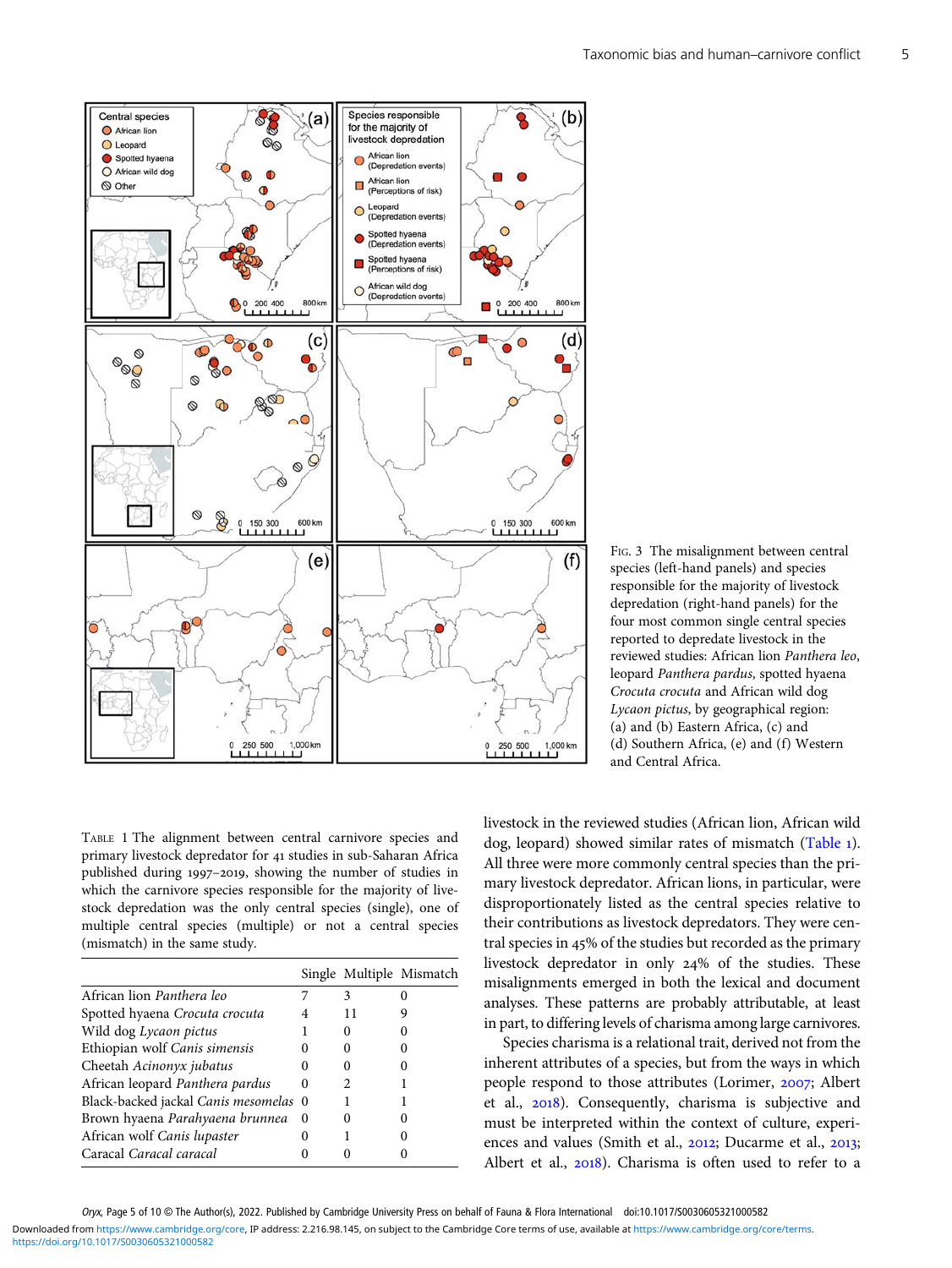species' ability to rally financial support for conservation (Courchamp et al., 2006; Lorimer, 2007; Macdonald et al., 2015; Albert et al., 2018). As the majority of conservation funding comes from Western societies (Albert et al., 2018), charisma is most often framed in a Western context (Ducarme et al., 2013; Courchamp et al., 2018). Within this Western perspective, African lions and leopards are consistently highly ranked in lists of the most charismatic species (Smith et al.,  $2012$ ; Macdonald et al.,  $2015$ ; Albert et al.,  $2018$ ; Davies et al., 2018). African wild dogs are also considered to be charismatic, but their overall cultural appeal is probably reduced because they are comparatively less recognizable outside their range countries (Di Minin et al., 2013; Monsarrat & Kerley, 2018). Spotted hyaenas, in contrast, tend to be perceived negatively nearly everywhere (Dickman, 2010; Macdonald et al., 2015). There are notable examples of local reverence, respect and tolerance for the species (Baynes-Rock, 2013). However, spotted hyaenas are commonly perceived in Western cultures as ugly, greedy, unintelligent scavengers and are almost exclusively absent from the scientific literature on charisma (Goldman et al.,  $2010$ ; De Pinho et al.,  $2014$ ; Mitchell et al.,  $2019$ ). We infer that these narratives, and comparative lack of charisma, limit the ability of spotted hyaenas to draw financial support from Western institutions for sustained research-informed conservation.

Species such as the African lion, considered to be charismatic in the West (Albert et al.,  $2018$ ), also tend to be associated with complex social dynamics in their range countries (Inskip & Zimmermann, 2009; Dickman, 2010; Goldman et al., 2013). These dynamics may be driven by factors such as the role of the species in traditional ceremonies, the relative socio-economic position of the local communities, or the political history of the region (Inskip & Zimmermann, 2009; Dickman, 2010; Pooley et al., 2017). The cultural implications of these factors influence the willingness of local people to participate in conservation actions (Pooley et al.,  $2017$ ; van Eeden et al.,  $2018a$ [,b](#page-9-0)). The social context surrounding depredating carnivores is also linked to the species' life history. The African lion, for instance, tends to select cattle over concurrently available smaller livestock such as sheep and goats (Holmern et al., 2007; Kissui, 2008; Hemson et al., 2009). As in many communities cattle carry higher economic and cultural value than other livestock types, preventing depredation by African lions is of particular importance in many parts of sub-Saharan Africa (Holmern et al., 2007; Hemson et al., 2009). Combined with high levels of charisma, this cultural context has probably resulted in species such as the African lion being prioritized as central species in human–carnivore conflict research, with less charismatic species, such as the spotted hyaena, under-emphasized. Not all reported measures of livestock depredation in the studies we reviewed were indicative of the financial or emotional impact of livestock loss, and therefore we do not contend that the African lion's prevalence in the literature is without merit. Nevertheless, we did find that taxonomic bias exists within the human–carnivore conflict literature.

This taxonomic bias has two primary consequences for the mitigation of livestock depredation, and therefore for the conservation of large carnivores in sub-Saharan Africa. Firstly, coexistence between people and large carnivores largely depends upon increasing the tolerance of local people for carnivores (Bruskotter & Wilson, 2014; Treves & Bruskotter, 2014; Pooley et al., 2017). Tolerance is informed by a complex combination of attitudes, behaviours and perceptions, all of which are informed by socio-cultural norms as well as political and economic trends (Goldman et al., 2013; Bruskotter & Wilson, 2014; Treves & Bruskotter, 2014; Margulies & Karanth, 2018; van Eeden et al., 2018a[,b\)](#page-9-0). Importantly, tolerance of large carnivores is also strongly influenced by overall rates of livestock depredation (Kolowski & Holekamp, 2006; Bruskotter & Wilson, 2014; Treves & Bruskotter, 2014). Increased rates of livestock depredation can degrade human attitudes towards carnivores and increase the probability of retaliatory killing, even for unoffending species or individuals (Romañach et al., 2007; Miller et al., 2016a,[b;](#page-8-0) Farhadinia et al., 2017). Spotted hyaenas, as the primary depredators of livestock across much of sub-Saharan Africa, may be eroding human tolerance of sympatric carnivore species. Yet, few studies emphasize livestock depredation by this species.

The second consequence of this bias is the restriction of the knowledge base upon which conservation efforts are built. Taxonomic biases result in a large amount of knowledge on a small number of species, limiting the development of broad theoretical insights (Clark & May, 2002; Hortal et al.,  $2015$ ; Rosenthal et al.,  $2017$ ). This is not to suggest that research centred on one carnivore species necessarily omits others during fundraising, data collection and analysis. It is possible that the studies we reviewed had comprehensive research-informed conservation programmes that equitably assessed depredation patterns of multiple carnivore species. However, our findings suggest that the resultant publications framed the issue of human–carnivore conflict around a small group of highly charismatic species. As one-third of the studies that identified spotted hyaenas as the primary depredator of livestock did not include them as a central species, it follows that conflict management recommendations derived from these studies are not emphasizing the impact of this species. Additionally, we suspect that conflict management recommendations as a whole are being framed around an understanding of livestock depredation by charismatic species, with recommendations for interventions derived from knowledge of the behavioural patterns of these species. The limited research on livestock depredation by spotted hyaenas indicates they exhibit patterns of depredation different from those of African lions and leopards

Downloaded from<https://www.cambridge.org/core>, IP address: 2.216.98.145, on subject to the Cambridge Core terms of use, available at <https://www.cambridge.org/core/terms>.

<https://doi.org/10.1017/S0030605321000582>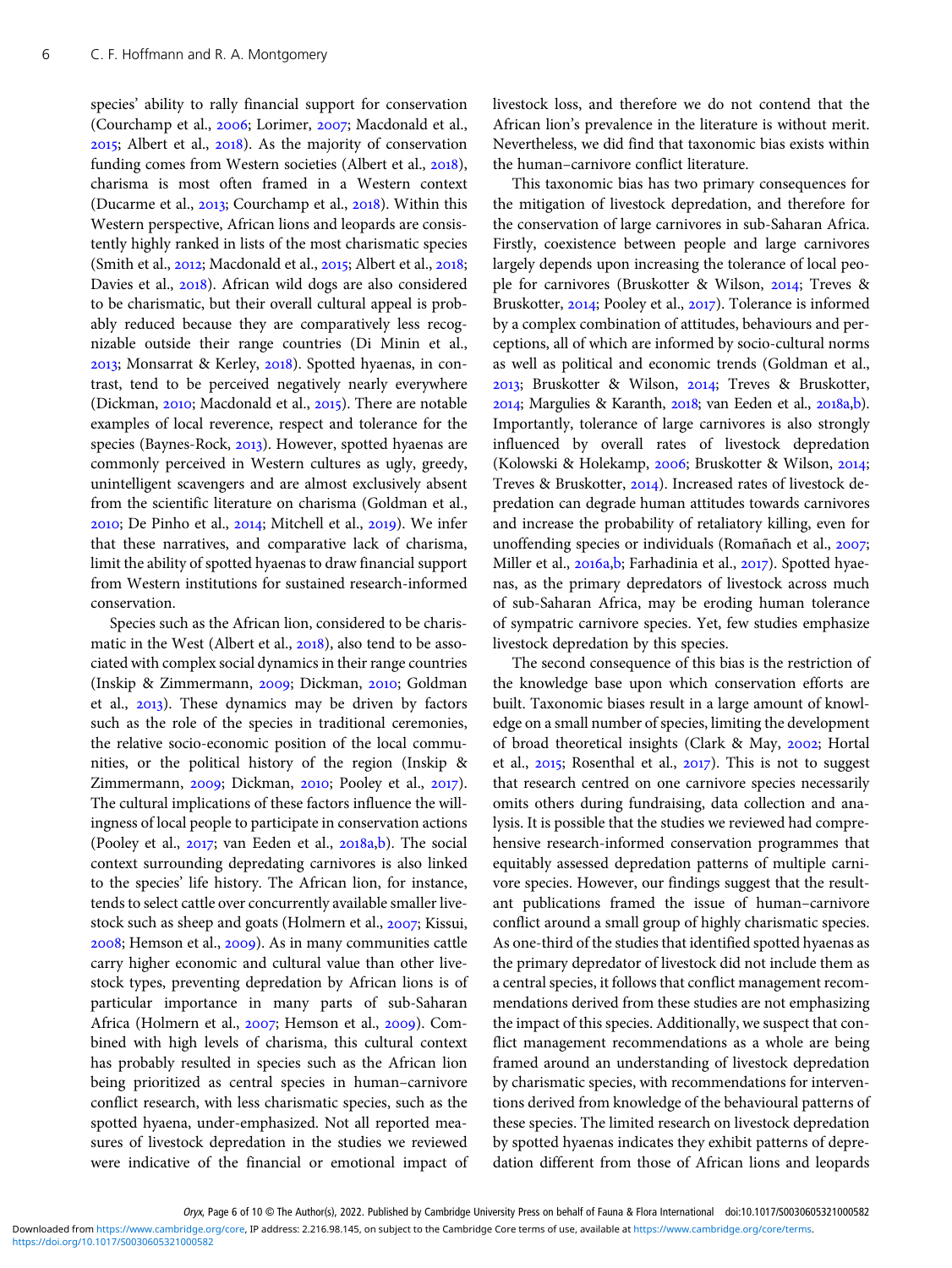$O$ gada et al.,  $2003$ ; Woodroffe et al.,  $2007$ ; Kissui,  $2008$ ). Therefore, interventions built upon understandings of charismatic species may omit behaviours of more common depredators and consequently be limited in their ability to prevent livestock depredation.

The taxonomic bias that we detected in research on livestock depredation by carnivores in sub-Saharan Africa is consistent with other patterns observed in the conservation literature (Clark & May, 2002; Lawler et al., 2006; Troudet et al.,  $2017$ ; Tensen,  $2018$ ; Lozano et al.,  $2019$ ). Conservation research tends to be biased towards vertebrates, with mammals and birds receiving a level of research effort disproportionate to their prevalence in nature and, in many cases, to their level of extinction risk (Clark & May, 2002; Donaldson et al., 2017; Davies et al., 2018). These types of biases correlate with species charisma, resulting in the majority of research focusing on taxa that contain colourful, large, distinctive species (Bonnet et al., 2002; Clark & May, 2002; Lawler et al., 2006; Donaldson et al., 2017). For example, Brambilla et al.  $(2013)$  found that more appealing bird species in Italy received significantly more research attention, and Fleming & Bateman  $(2016)$  reported that unattractive Australian mammals were underrepresented in the literature. The consequences of such biases have been examined in the fields of climate change mitigation (Feeley et al., 2017), animal behaviour (Rosenthal et al.,  $(2017)$ , species reintroductions (Seddon et al.,  $2005$ ) and conservation more broadly (Clark & May, 2002; Lawler et al.,  $2006$ ; Stroud et al.,  $2014$ ; Di Marco et al.,  $2017$ ). There is clear evidence that these biases limit the development of ecological theory and conservation management practices (Lawler et al., 2006; Fleming & Bateman, 2016). Thus, taxonomic bias is a potential driver of the research–implementation gap in conservation (Seddon et al., 2005; Amori et al., 2008; Martín-López et al., 2009; Troudet et al., 2017).

Another important component of taxonomic bias relates to conservation funding, which tends to disproportionately support charismatic species (Stroud et al., 2014; Fleming & Bateman, 2016; Di Marco et al., 2017; Davies et al., 2018; Curtin & Papworth, 2020). Many of the largest conservation NGOs explicitly focus their funding efforts on charismatic species (Brockington & Scholfield, 2010a[,b](#page-7-0); Holmes et al., ). Prioritization of funding in conservation is determined by both political agendas and social contexts (Martín-López et al., 2009; Stroud et al., 2014). Public interest in charismatic species motivates donations, which support further opportunities to study those same species (Davies et al., 2018). Furthermore, as reviewers and researchers are implicitly biased towards articles that emphasize their own study organisms, the literature continues to highlight the same subset of charismatic species (Bonnet et al., 2002; Wilson et al., 2007; Martín-López et al., 2009; Rosenthal et al., 2017). This bias is evident in carnivore conservation, with large felids consistently receiving more funding and research effort than other species (Davies et al.,  $2018$ ; Curtin & Papworth,  $2020$ ), which is particularly notable in Africa (Di Marco et al., 2017). For example, in the Leonardo DiCaprio Foundation announced a USD 1 million seed donation to establish the Lion Recovery Fund in collaboration with the Wildlife Conservation Network. This effort was subsequently supported by a variety of additional sponsors, including the Disney Conservation Fund. Within its first year, the fund distributed c. USD 2.4 million across 28 research and conservation projects centred on the African lion (Lion Recovery Fund Progress Report, ). Similarly, National Geographic's Big Cat Initiative had an open request for proposals, up to mid 2021, for research programmes examining lion conservation in 20 lionspecific priority areas. Through this initiative, up to USD 100,000 of support was awarded per project. These conservation funds are allocated across a geographical range where less charismatic spotted hyaenas co-occur and tend to be more problematic for livestock owners than African lions.

It is possible that the negative effects of taxonomic bias could be ameliorated by the flagship species concept, with conservation of co-occurring species aided by the focus of conservation attention on large, charismatic species (Andelman & Fagan, 2000; Roberge & Angelstam, 2004; Smith et al., 2012; Albert et al., 2018). Flagship species tend to be large-bodied mammals that are often described as beautiful or impressive (Albert et al., 2018). Conservation status can also contribute to species charisma (Martín-López et al., 2009; Albert et al., 2018). Species at greater risk of extinction, particularly those that are charismatic, tend to motivate conservation engagement and fundraising (Courchamp et al., 2006; Smith et al., 2012; Brambilla et al., 2013; Albert et al., 2018). The spotted hyaena is categorized as Least Concern on the IUCN Red List and thus carries little power for motivating conservation engagement from the perspective of species rarity. However, the African lion and leopard are categorized as Vulnerable and the African wild dog as Endangered. As the populations of these three species continue to decline, their value as conservation flagships grows (Martín-López et al., 2009; Ripple et al., 2014; Wolf & Ripple, 2017). However, the extent to which the flagship species concept demonstrably supports the conservation of species other than the flagship is a source of debate (Andelman & Fagan, 2000; Caro et al.,  $2004$ ).

Recent studies have indicated the benefits of strategic prioritization of charismatic species to further broad-scale biodiversity conservation (Smith et al., 2012; Bennett et al., 2015; McGowan et al., 2020). However, such an approach may have adverse effects on the development of practices intended to address human–carnivore conflict. We recognize that as our study focuses on large carnivores in sub-Saharan Africa, it could be considered to have its own bias. Nevertheless, we believe our critical assessment contributes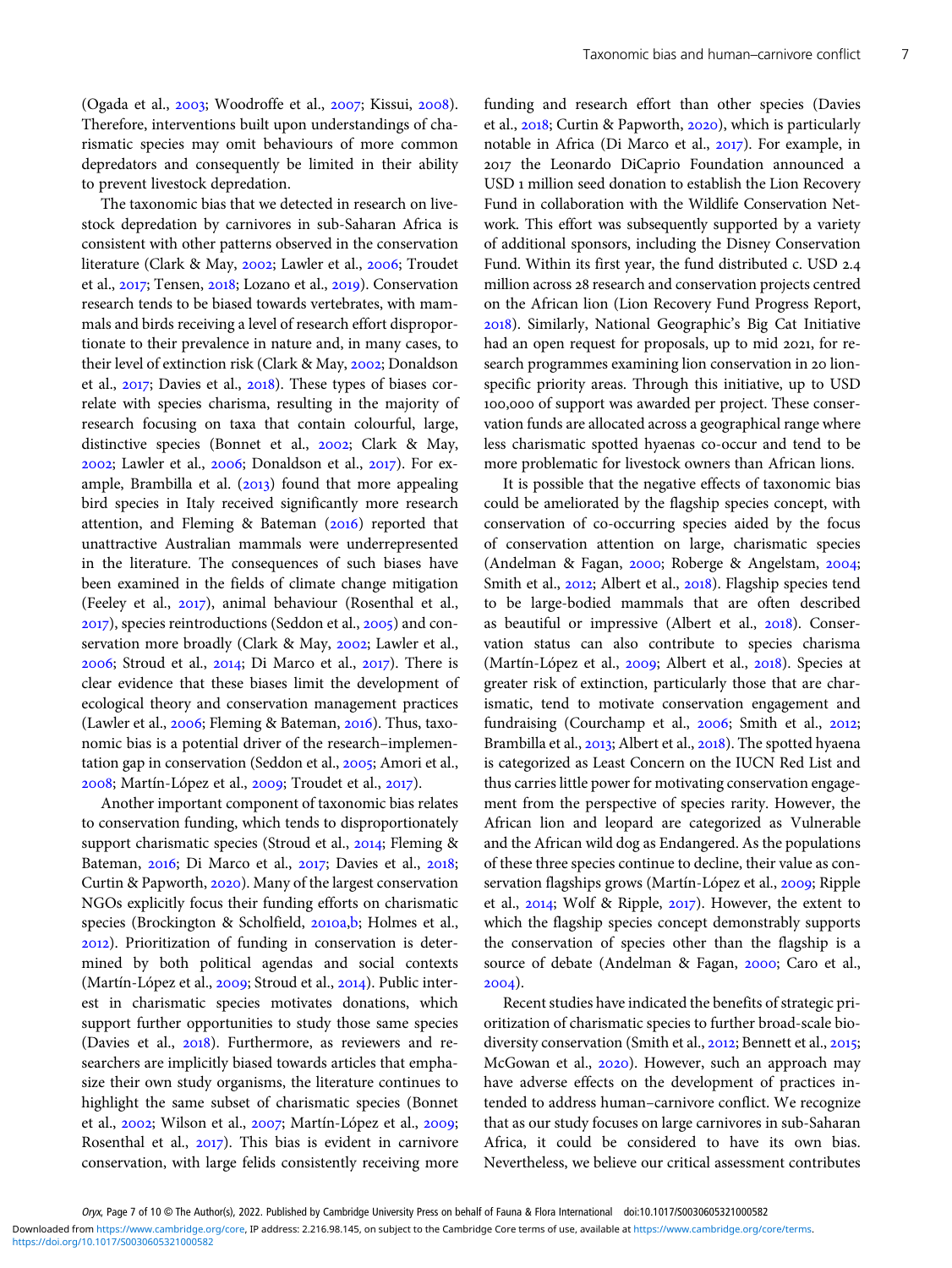<span id="page-7-0"></span>to the literature on human–carnivore interactions by helping to improve the conservation impact of future research in this field. Our findings indicate that current patterns of research prioritization are resulting in a misalignment between the drivers of human–carnivore conflict and research on that topic. Consequently, conflict intervention practices founded upon that research may be limited in their ability to mitigate declines in large carnivore populations. Solutions for this global conservation challenge may be better served by alternate prioritization schemes that promote species-specific knowledge and more comprehensive understanding of the patterns of livestock depredation. We advocate increased incentivization of the study of livestock depredation by less charismatic carnivore species, including the spotted hyaena. This will facilitate the explicit examination of the effectiveness of conflict mitigation efforts.

The call for research on less charismatic species is often based upon the conservation status of those species, where their relative omission from the literature may be increasing their risk of extinction (Seddon et al., 2005; Brambilla et al., ). Here, we provide evidence for an additional motive for addressing this bias, as the underrepresentation of spotted hyaenas is unlikely to put the species itself at risk of extinction. Instead, we show that in the case of livestock depredation, and subsequent human–carnivore conflict, this bias may be negatively impacting the conservation of other depredating species as well. As taxonomic bias is widespread in conservation, further examination is likely to reveal similar trends in other regions and fields of study. Our study suggests that increased examination of current patterns of funding and research effort is needed to bridge the existing gap between conservation priorities and conservation research.

Acknowledgements We thank J.M. Beck for insightful comments. CFH is supported by the University Fellowship Program at Michigan State University, but this research received no specific grant from any funding agency, or commercial or not-for-profit sectors.

Author contributions Analysis, writing: all authors.

#### Conflicts of interest None.

**Ethical standards** This research abided by the Oryx guidelines on ethical standards.

### **References**

ALBERT, C., LUQUE, G.M. & COURCHAMP, F. (2018) The twenty most charismatic species. PLOS ONE, 13, e0199149.

AMORI, G., GIPPOLITI, S. & HELGEN, K.M. (2008) Diversity, distribution, and conservation of endemic island rodents. Quaternary International,  $182, 6-15$ .

ANDELMAN, S.J. & FAGAN, W.F. (2000) Umbrellas and flagships: efficient conservation surrogates or expensive mistakes? Proceedings of the National Academy of Sciences of the United States of America, 97, 5954-5959.

- ANON. (2007) The great divide. Nature, 450, 135-136.
- BALMFORD, A., GASTON, K.J., BLYTH, S., JAMES, A. & KAPOS, V. (2003) Global variation in terrestrial conservation costs, conservation benefits, and unmet conservation needs. Proceedings of the National Academy of Sciences of the United States of America, 100, 1046-1050.
- BAYNES-ROCK, M. (2013) Local tolerance of hyena attacks in East Hararge Region, Ethiopia. Anthrozoös, 26, 421-433.
- BEDNAREK, M. & CAPLE, H. (2014) Why do news values matter? Towards a new methodological framework for analysing news discourse in critical discourse analysis and beyond. Discourse &  $Society, 25, 135 - 158.$
- BENNETT, J.R., MALONEY, R. & POSSINGHAM, H.P. (2015) Biodiversity gains from efficient use of private sponsorship for flagship species conservation. Proceedings of the Royal Society B,  $282$ ,  $20142693$ .
- BONNET, X., SHINE, R. & LOURDAIS, O. (2002) Taxonomic chauvinism. Trends in Ecology & Evolution,  $17, 1-3$ .
- BRAMBILLA, M., GUSTIN, M. & CELADA, C. (2013) Species appeal predicts conservation status. Biological Conservation, 160, 209-213.
- BROCKINGTON, D. & SCHOLFIELD, K. (2010a) The conservationist mode of production and conservation NGOs in sub-Saharan Africa. Antipode, 42, 551-575.
- BROCKINGTON, D. & SCHOLFIELD, K. (2010b) Expenditure by conservation nongovernmental organizations in sub-Saharan Africa. Conservation Letters, 3, 106-113.
- BRUSKOTTER, J.T. & WILSON, R.S. (2014) Determining where the wild things will be: using psychological theory to find tolerance for large carnivores. Conservation Letters, 7, 158-165.
- CARO, T., ENGILIS, A., FITZHERBERT, E. & GARDNER, T. (2004) Preliminary assessment of the flagship species concept at a small scale. Animal Conservation, 7, 63-70.
- CHAPRON, G., KACZENSKY, P., LINNELL, J.D.C., VON ARX, M., HUBER, D., ANDRÉN, H. et al. (2014) Recovery of large carnivores in Europe's modern human-dominated landscapes. Science, 346, 1517-1519.
- CLARK, J.A. & MAY, R.A. (2002) Taxonomic bias in conservation research. Science, 297, 191-192.
- COURCHAMP, F., ANGULO, E., RIVALAN, P., HALL, R.J., SIGNORET, L., BULL, L. & MEINARD, Y. (2006) Rarity value and species extinction: the anthropogenic Allee effect. PLOS Biology, 4, 2405-2410.
- COURCHAMP, F., JARIC, I., ALBERT, C., MEINARD, Y., RIPPLE, W.J. & CHAPRON, G. (2018) The paradoxical extinction of the most charismatic animals. PLOS Biology, 16, e2003997.
- CURTIN, P. & PAPWORTH, S. (2020) Coloring and size influence preferences for imaginary animals, and can predict actual donations to species-specific conservation charities. Conservation Letters, 13, e12723.
- DAVIES, T., COWLEY, A., BENNIE, J., LEYSHON, C., INGER, R., CARTER, H. et al. (2018) Popular interest in vertebrates does not reflect extinction risk and is associated with bias in conservation investment. PLOS ONE, 13, e0203694.
- DE PINHO, J.R., GRILO, C., BOONE, R.B., GALVIN, K.A. & SNODGRASS, J.G. (2014) Influence of aesthetic appreciation of wildlife species on attitudes towards their conservation in Kenyan Agropastoralist communities. PLOS ONE, 9, 88842.
- DI MARCO, M., CHAPMAN, S., ALTHOR, G., KEARNEY, S. & WATSON, J.E.M. (2017) Changing trends and persisting biases in three decades of conservation science. Global Ecology and Conservation,  $10, 32 - 42.$
- DI MININ, E., FRASER, I., SLOTOW, R. & MACMILLAN, D.C. (2013) Understanding heterogeneous preference of tourists for big game species: implications for conservation and management. Animal Conservation, 16, 249-258.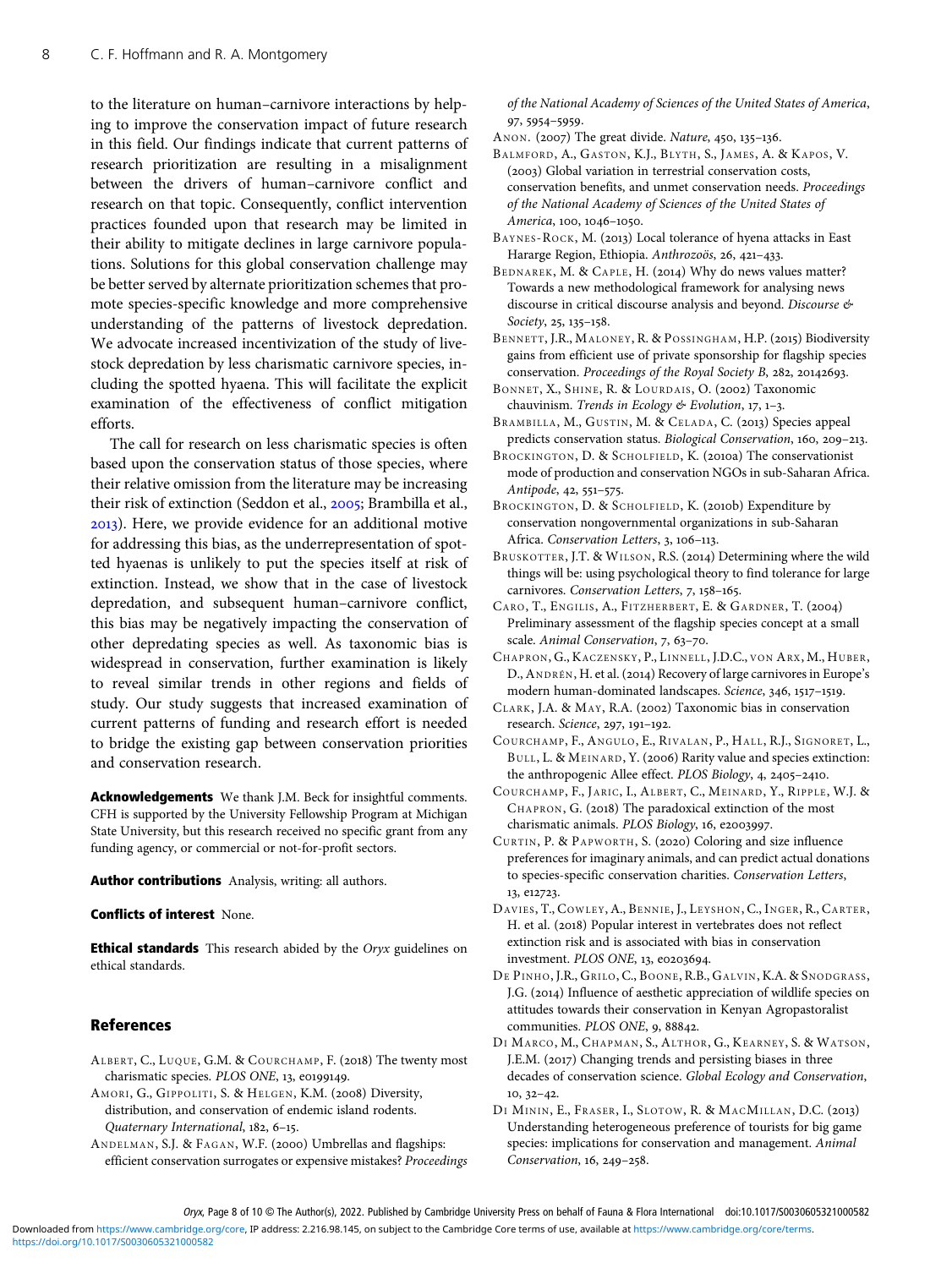<span id="page-8-0"></span>DICKMAN, A.J. (2010) Complexities of conflict: the importance of considering social factors for effectively resolving human–wildlife conflict. Animal Conservation, 13, 458-466.

DONALDSON, M.R., BURNETT, N.J., BRAUN, D.C., SUSKI, C.D., HINCH, S.G., COOKE, S.J. & KERR, J.T. (2017) Taxonomic bias and international biodiversity conservation research.  $Facets$ ,  $1, 105 - 113$ .

DOS SANTOS , J.W., CORREIA, R.A., MALHADO, A.C.M., CAMPOS-SILVA, J.V., TELES, D., JEPSON, P. & LADLE, R.J. (2020) Drivers of taxonomic bias in conservation research: a global analysis of terrestrial mammals. Animal Conservation, 23, 679-688.

DUCARME, F., LUQUE, G. & COURCHAMP, F. (2013) What are 'charismatic species' for conservation biologists? BioSciences Master Reviews, 1-8.

EKLUND, A., LÓPEZ-BAO, J.V., TOURANI, M., CHAPRON, G. & FRANK, J. (2017) Limited evidence on the effectiveness of interventions to reduce livestock predation by large carnivores. Scientific Reports, 7, 2097.

ESTES , J.A., TERBORGH, J., BRASHARES , J.S., POWER, M.E., BERGER, J., BOND, W.J. et al. (2011) Trophic downgrading of planet Earth. Science, 333, 301-306.

FARHADINIA, M.S., JOHNSON, P.J., HUNTER, L.T.B. & MACDONALD, D.W. (2017) Wolves can suppress goodwill for leopards: patterns of human–predator coexistence in northeastern Iran. Biological Conservation, 213, 210-217.

FAZEY, I., FISCHER, J. & LINDENMAYER, D.B. (2005) What do conservation biologists publish? Biological Conservation, 124, 63-73.

FEELEY, K.J., STROUD, J.T. & PEREZ, T.M. (2017) Most 'global' reviews of species' responses to climate change are not truly global. Diversity and Distributions, 23, 231-234.

FLEMING, P.A. & BATEMAN, P.W. (2016) The good, the bad, and the ugly: which Australian terrestrial mammal species attract most research? Mammal Review, 46, 241-254.

GOLDMAN, M.J., DE PINHO, J.R. & PERRY, J. (2010) Maintaining complex relations with large cats: Maasai and lions in Kenya and Tanzania. Human Dimensions of Wildlife, 15, 332-346.

GOLDMAN, M.J., DE PINHO, J.R. & PERRY, J. (2013) Beyond ritual and economics: Maasai lion hunting and conservation politics.  $Orrx$ , 47, 490-500.

GRAY, S.M., BOOHER, C.R., ELLIOTT, K.C., KRAMER, D.B., WALLER, J.C., MILLSPAUGH, J.J. et al. (2019) Research-implementation gap limits the actionability of human–carnivore conflict studies in East Africa. Animal Conservation, 23, 7-17.

HEMSON, G., MACLENNAN, S., MILLS, G., JOHNSON, P. & MACDONALD, D. (2009) Community, lions, livestock and money: a spatial and social analysis of attitudes to wildlife and the conservation value of tourism in a human–carnivore conflict in Botswana. Biological Conservation, 142, 2718-2725.

HOLMERN, T., NYAHONGO, J. & RØSKAFT, E. (2007) Livestock loss caused by predators outside the Serengeti National Park, Tanzania. Biological Conservation, 135, 518-526.

HOLMES, G., SCHOLFIELD, K. & BROCKINGTON, D. (2012) A comparison of global conservation prioritization models with spatial spending patterns of conservation nongovernmental organizations. Conservation Biology, 26, 602-609.

HORTAL, J., DE BELLO, F., DINIZ-FILHO, J.A.F., LEWINSOHN, T.M., LOBO, J.M. & LADLE, R.J. (2015) Seven shortfalls that beset large-scale knowledge of biodiversity. Annual Review of Ecology, Evolution, and Systematics, 46, 523-549.

INSKIP, C. & ZIMMERMANN, A. (2009) Human-felid conflict: a review of patterns and priorities worldwide. Oryx,  $43, 18-34$ .

KISSUI, B.M. (2008) Livestock predation by lions, leopards, spotted hyenas, and their vulnerability to retaliatory killing in the Maasai steppe, Tanzania. Animal Conservation, 11, 422-432.

KNIGHT, A.T., COWLING, R.M., ROUGET, M., BALMFORD, A., LOMBARD, A.T. & CAMPBELL, B.M. (2008) Knowing but not doing: selecting priority conservation areas and the researchimplementation gap. Conservation Biology, 22, 610-617.

KOLOWSKI, J.M. & HOLEKAMP, K.E. (2006) Spatial, temporal, and physical characteristics of livestock depredations by large carnivores along a Kenyan reserve border. Biological Conservation, 128, 529-541.

KRAFTE HOLLAND, K., LARSON, L.R. & POWELL, R.B. (2018) Characterizing conflict between humans and big cats Panthera spp: a systematic review of research trends and management  $\overrightarrow{O}$ opportunities. PLOS ONE, 13, e0203877.

KUCKARTZ, U. & RADIKER, S. (2019) Analyzing Qualitative Data with MAXQDA: Text, Audio, and Video. Springer Nature Switzerland, Cham, Switzerland.

LAWLER, J.J., AUKEMA, J.E., GRANT, J.B., HALPERN, B.S., KAREIVA, P., NELSON, C.R. et al. (2006) Conservation science: a 20-year report card. Frontiers in Ecology and the Environment,  $4, 473-480$ .

LINKLATER, W.L. (2003) Science and management in a conservation crisis: a case study with Rhinoceros. Conservation Biology, 17, 968-975.

LION RECOVERY FUND (2018) Progress Report. s27142[.pcdn.co/wp-](https://s27142.pcdn.co/wp-content/uploads/2018/08/LRF-2018-Progress-Report.pdf)content/uploads/2018/08/LRF-2018[-Progress-Report.pdf](https://s27142.pcdn.co/wp-content/uploads/2018/08/LRF-2018-Progress-Report.pdf) [accessed 12 November 2021].

LORIMER, J. (2007) Nonhuman charisma. Environment and Planning  $D:$  Society and Space, 25, 911-932.

LOZANO, J., OLSZAŃSKA, A., MORALES -REYES, Z., CASTRO, A.A., MALO, A.F., MOLEÓN, M. et al. (2019) Human-carnivore relations: a systematic review. Biological Conservation, 237, 480-492.

MACDONALD, E.A., BURNHAM, D., HINKS, A.E., DICKMAN, A.J., MALHI, Y. & MACDONALD, D.W. (2015) Conservation inequality and the charismatic cat: Felis felicis. Global Ecology and Conservation, 3, 851-866.

MARGULIES, J.D. & KARANTH, K.K. (2018) The production of human–wildlife conflict: a political animal geography of encounter. Geoforum, 95, 153-164.

MARKER, L., MILLS, M. & MACDONALD, D. (2003) Factors influencing perceptions of conflict and tolerance toward cheetahs on Namibian farmlands. Conservation Biology, 17, 1290-1298.

MARTÍN-LÓPEZ, B., MONTES, C., RAMÍREZ, L. & BENAYAS, J. (2009) What drives policy decision-making related to species conservation? Biological Conservation, 142, 1370-1380.

MCGOWAN, J., BEAUMONT, L.J., SMITH, R.J., CHAUVENET, A.L.M., HARCOURT, R., ATKINSON, S.C. et al. (2020) Conservation prioritization can resolve the flagship species conundrum. Nature Communications, 11, 994.

MILLER, J.R.B., JHALA, Y.V. & JENA, J. (2016a) Livestock losses and hotspots of attack from tigers and leopards in Kanha Tiger Reserve, Central India. Regional Environmental Change, 16, 17-29.

MILLER, J.R.B., JHALA, Y.V. & SCHMITZ, O.J. (2016b) Human perceptions mirror realities of carnivore attack risk for livestock: implications for mitigating human–carnivore conflict. PLOS ONE, 11, e0162685.

MITCHELL, A.M., BRUYERE, B.L., OTIENO, T.O., BHALLA, S. & TEEL, T.L. (2019) A comparison between human–carnivore conflicts and local community attitudes toward carnivores in Westgate Community Conservancy, Samburu, Kenya. Human Dimensions of Wildlife, 24, 168-179.

MONSARRAT, S. & KERLEY, G.I.H. (2018) Charismatic species of the past: biases in reporting of large mammals in historical written sources. Biological Conservation, 223, 68-75.

MONTGOMERY, R.A., ELLIOT, K.C., HAYWARD, M.W., GRAY, S.M., MILLSPAUGH, J.J., RILEY, S.J. et al. (2018a) Examining evident interdisciplinarity among prides of lion researchers. Frontiers in Ecology and Evolution, 6, 49.